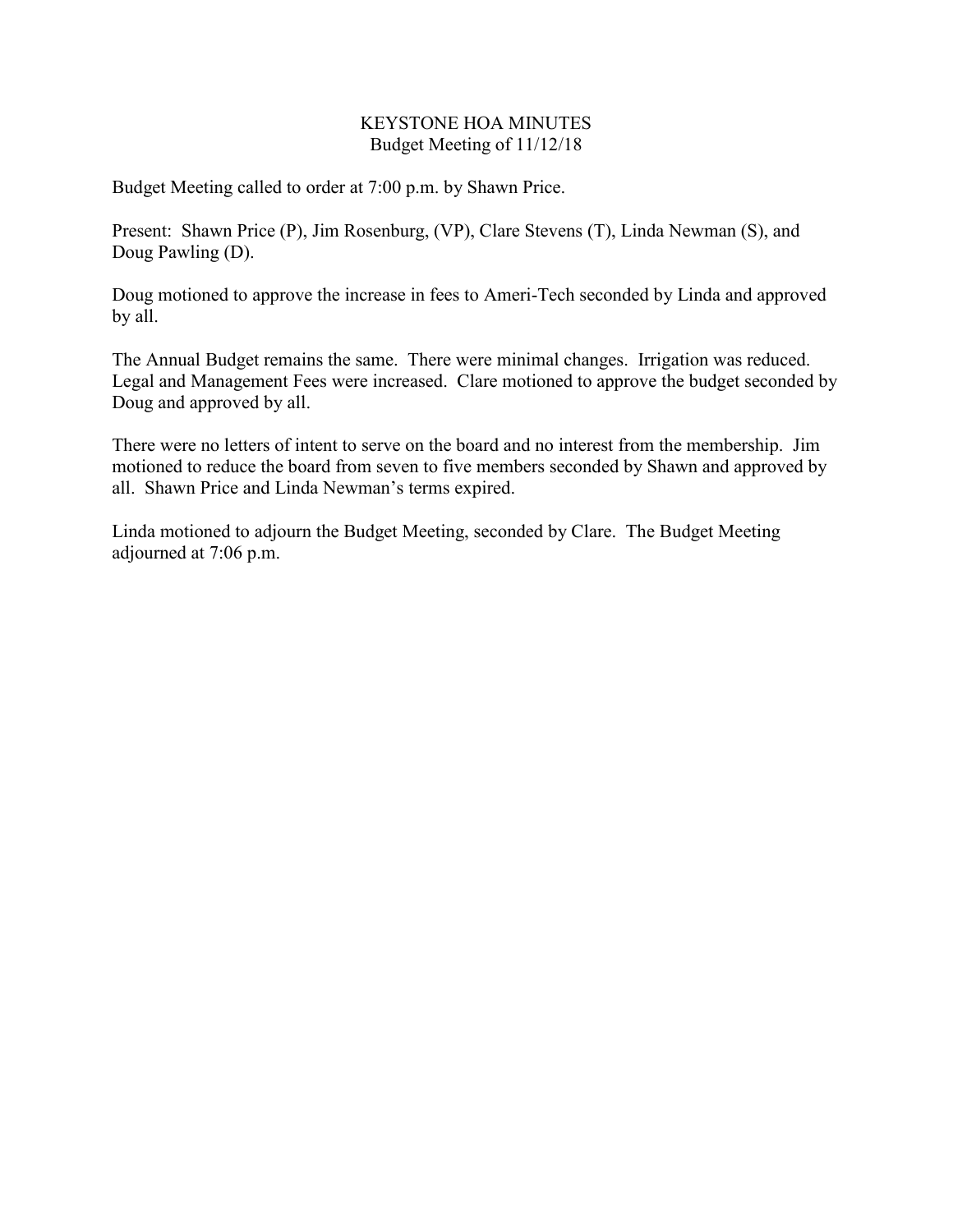### KEYSTONE HOA MINUTES Organizational Meeting of 11/12/18

Organizational Meeting Called to order at 7:09 by Jim Rosenburg.

Present: Jim Rosenberg (VP), Clare Stevens (T), and Doug Pawling (D).

Proof of Notice for the Annual Meeting was mailed on October 15, 2018. There were 12 homeowners present and seven proxies. A total of 44 were needed to have a quorum. A quorum was not established so we could not hold the annual meeting.

Clare appointed Doug chairperson of the Organizational Meeting. Doug appointed Linda Newman and Shawn Price to the board. Jim Rosenburg will remain Vice-President with his term ending in 2019. Clare Steven will remain Treasurer with her term ending in 2019. Doug Pawling will remain Director at Large with his term ending in 2019. Clare motioned to appoint Shawn Price as President and Linda Newman as Secretary, seconded by Doug and approved by all. There terms will end in 2020.

Linda motioned to adjourn the Organizational Meeting seconded by Doug. The Organizational Meeting adjourned at 7:13 p.m.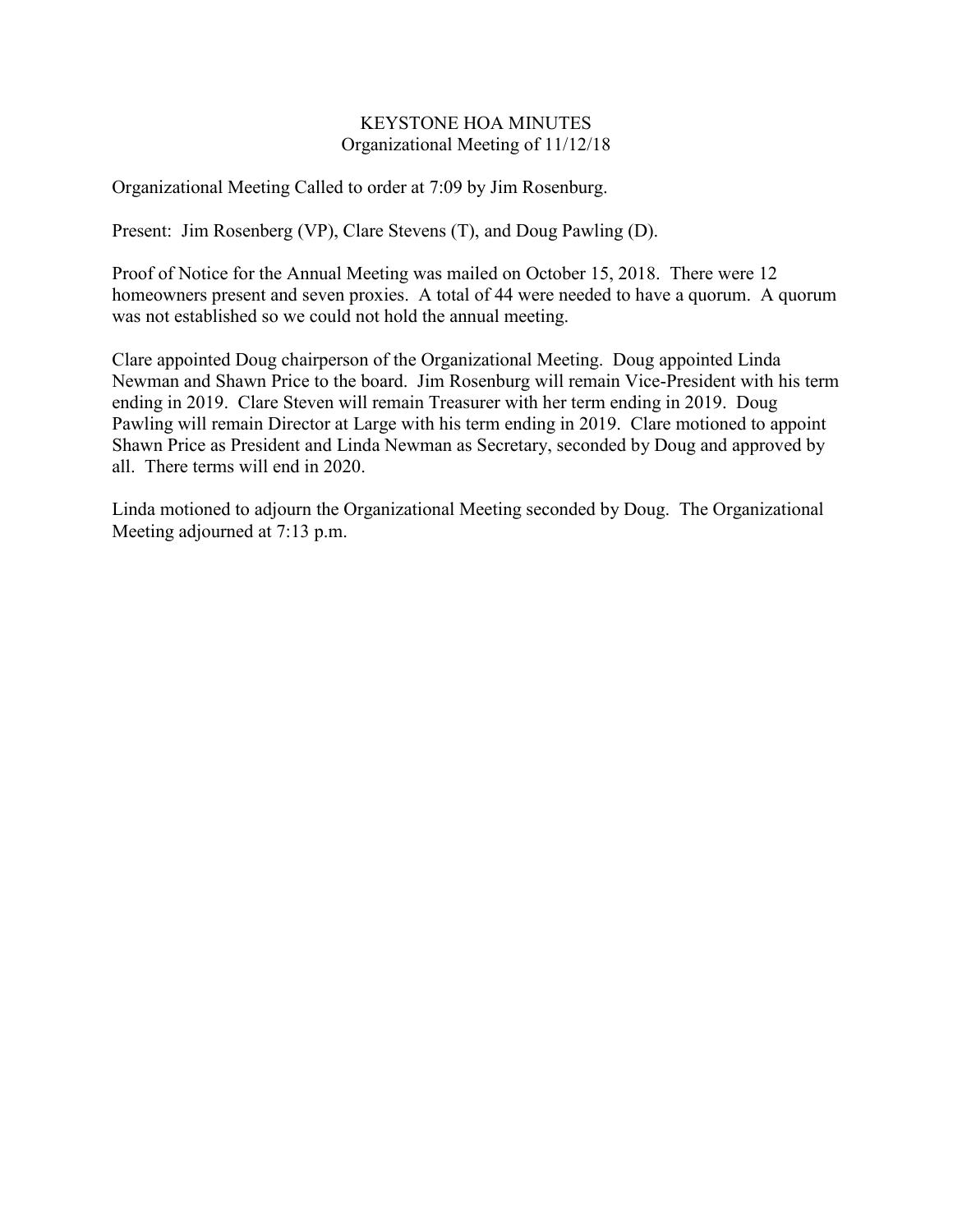## KEYSTONE HOA MINUTES Board Meeting of 11/12/18

Meeting called to order at 7:15 by Shawn Price.

Present: Shawn Price (P), Jim Rosenburg, (VP), Clare Stevens (T), Linda Newman (S), and Doug Pawling (D).

Ameri-Tech presence: David Fedash, Community Association Manager

Residents: 12

MINUTES:

 $\sim$  The minutes of 9/10/18 and 10/8/18 were approved by acclamation.

### TREASURERS REPORT:

 $\sim$  Clare reported the General Account balance is \$69,435.25 and the Money Market balance is \$76,920.21. Delinquencies total \$6,780. The annual dues will remain the same. Shawn suggested sending letters for payment twice a year and eliminating the coupon book. David will check with Janis and get back to the board.

### NONCOMPLIANCE/FINES:

Three accounts remain with the attorney. Ten accounts are 90 days past and final notices have been sent.

# ARCHITECTURAL COMMMITTEE:

- $\sim$  Lot 39 submitted a request to paint the house and install a new roof and it was approved.
- $\sim$  Lot 67 submitted a request to paint the house and it was approved.
- $\sim$  Lot 108 submitted a request to install a new fence and it was approved.
- $\sim$  Lot 122 submitted a request to install a new roof and it was approved.

# MANAGER'S REPORT:

 $\sim$  The November inspection was completed on November  $7<sup>th</sup>$ . Twelve new violation letters were sent. There are two fining hearings scheduled for January 14<sup>th</sup>.

 $\sim$  Rainmaker reported the centrifugal pump and breaker box are not operating. They have been repaired at a cost of \$1,500. There are two areas where tree roots have damaged the main lines and it will cost approximately \$3,000 to repair. Jim motioned to approve up to \$3,000 seconded by Doug and approved by all.

 $\sim$  CES Engineering hopes to start work on the retention ponds in the next week or so.

OLD BUSINESS:

 $\sim$  Nothing to report.

NEW BUSINESS: